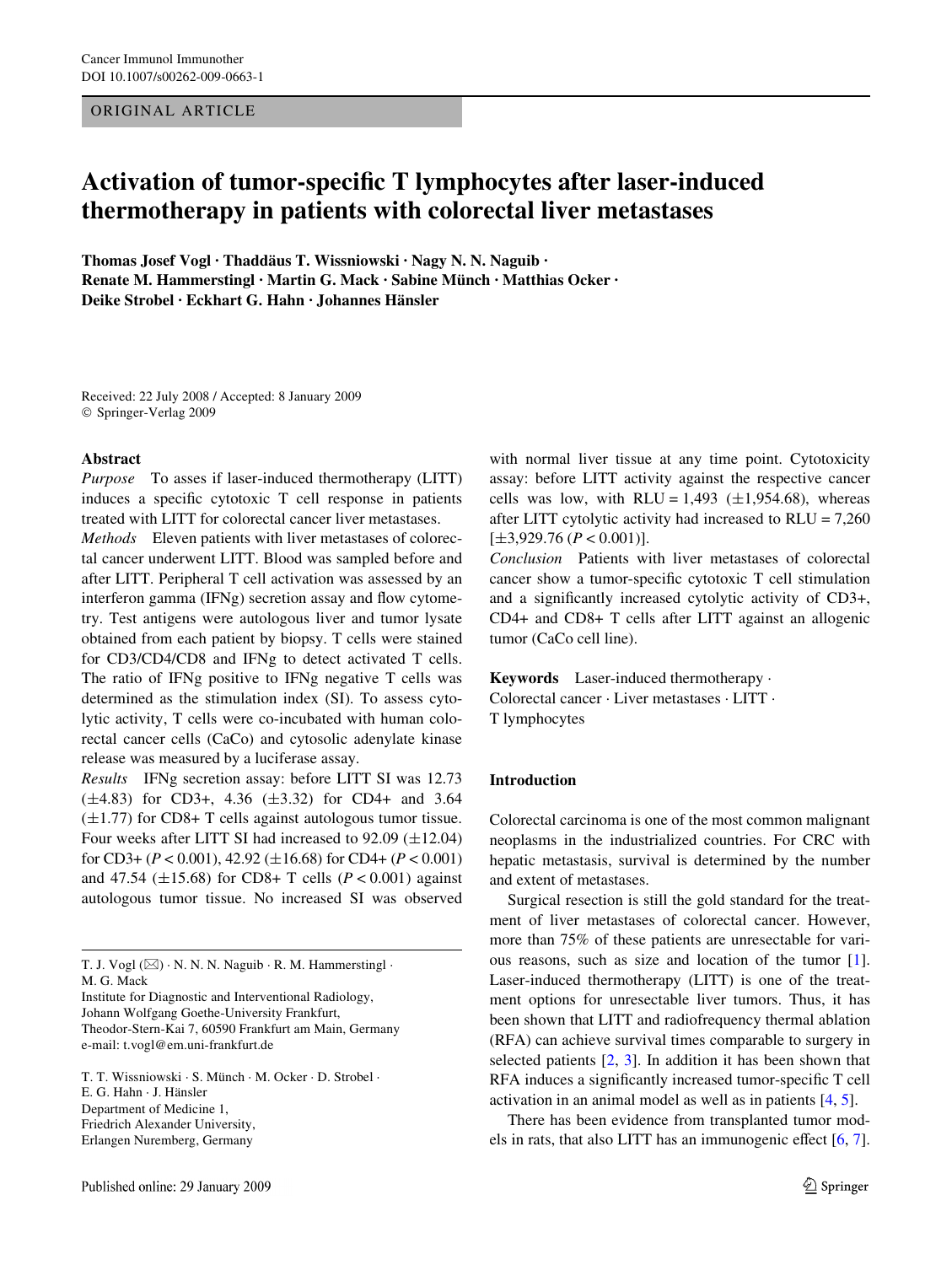To our knowledge the possibility of increased tumor-specific T cell activation in patients has not been examined to date.

The aim of the present study was to determine whether an antitumor T cell response can be detected in patients treated with LITT. Therefore, we studied the (CD3+, CD8+ and IFNg+) T cell and T helper cell (CD3+, CD4+ and IFNg+) response of peripheral blood mononuclear cells (PBMC) against autologous normal liver tissue and autologous tumor tissue in patients with secondary neoplasms of the liver of colorectal cancer origin. In addition, we measured the cytolytic activity of isolated peripheral mononuclear cells (PBMC) against homonymous colorectal cancer cells (CaCo).

#### **Materials and methods**

The current prospective study was approved by the institutional board review and was performed in accordance with the Declaration of Helsinki. All patients enrolled in the current study signed an informed consent form after detailed explanation of the procedures. The consent extended to patient acceptance of LITT, possible complications and risks, biopsy procedures, blood sampling and the use of the data obtained in both the present and future studies on the condition that anonymity was maintained. All treated colorectal cancer metastases were confirmed histologically prior to therapy.

#### Patients

Eleven consecutive patients with liver metastases from CRC (7 female, 4 male) who met the inclusion criteria were enrolled. Mean patient age was 66.7 years (range, 59–85;  $SD = 7.1$ ). The inclusion criteria for the current study were: patients with liver metastases of CRC origin; five or less liver metastases; the largest metastases being less than 5 cm in maximum diameter; contraindication to, or refusal of surgery; no extrahepatic spread and no other previous or concurrent treatment for metastatic growth.

Five patients had liver metastases of rectal cancer, six patients of colonic cancer. Seven patients had one metastasis in the liver, and four patients had two metastases. Table [1](#page-1-0) summarizes the age and sex of the 11 patients as well as the segmental location and number of ablated liver metastases.

Biopsy and laser-induced thermotherapy technique

Liver biopsies of nontumorous (normal liver tissue) and tumorous tissue (colorectal cancer liver metastases) were obtained from every patient directly before LITT under CT

| studied patients |                 |     |                            |                         |  |
|------------------|-----------------|-----|----------------------------|-------------------------|--|
| No.              | Age in<br>years | Sex | Involved liver<br>segments | Number<br>of metastases |  |
| 1                | 68              | F   | 7, 8                       | 2                       |  |
| 2                | 64              | F   | 6                          |                         |  |
| 3                | 63              | F   | 6, 7                       | 2                       |  |
| 4                | 72              | F   | 5                          |                         |  |
| 5                | 85              | F   | 7                          | 2                       |  |
| 6                | 59              | F   | 4                          | 1                       |  |
| 7                | 62              | F   | 8                          | $\overline{2}$          |  |
| 8                | 61              | М   | 8                          | 1                       |  |
| 9                | 68              | М   | 4                          |                         |  |

<span id="page-1-0"></span>**Table 1** Age, sex, segmental location and number of metastases in the

guidance using an 18-G biopsy needle (Biopsy Handy, SOMATEX, Berlin, Germany).

10 67 M 8 1 11 65 M 1 1

The entire LITT treatment (done by two interventional radiologists; T.J.V. and M.G.M., with 10 years of experience in this method) was performed with intravenously injected analgesics (Pethidin 10–80 mg) and antibiosis (Cefuroxim 1,500 mg). The lesions were located on CT scans (Somatom plus 4, Siemens, Erlangen, Germany) and the injection site was infiltrated with local anesthetic  $(1\%$ lidocaine 20–30 mL). Using a laser application kit (SOMA-TEX, Berlin, Germany) a 7 F (conventional system) or 9 F (internally cooled system) sheath was inserted under CT guidance according to Seldinger's technique. Patients were then transferred to the MR imaging unit, where MR imaging-guided ablation was performed with a Nd:YAG-laser (Dornier MediLAS 5100, Dornier MediLAS 5060, Dornier, Germening, Germany) with a wavelength of 1,064 nm, while T1-weighted gradient-echo MR imaging was performed for almost real-time thermometry. After the procedure the puncture tract was closed with fibrin glue (Tissucol Duo S; Baxter, Unterschleissheim, Germany). LITT was performed with MR imaging guidance using a 0.5-T MR imager (Privilig; Elscint, Hefa, Israel) with two T1 weighted gradient-echo MR sequences  $(140/12,$  flip angle of 80 $^{\circ}$ , matrix of 128  $\times$  256, five sections, 8-mm section thickness, 30% intersection gap, 15 s acquisition time) in transverse orientation and parallel to the laser applicators. These sequences were repeated every minute. T1-weighted thermal sequences were performed to monitor the LITT procedure in all patients. These were used in all cases to determine the duration of ablation. The ablation end-point was defined as the time point of signal loss in the thermosensitive gradient-echo sequences.

In no case was the ablation procedure performed on the basis of a predefined time or energy level. Because the heat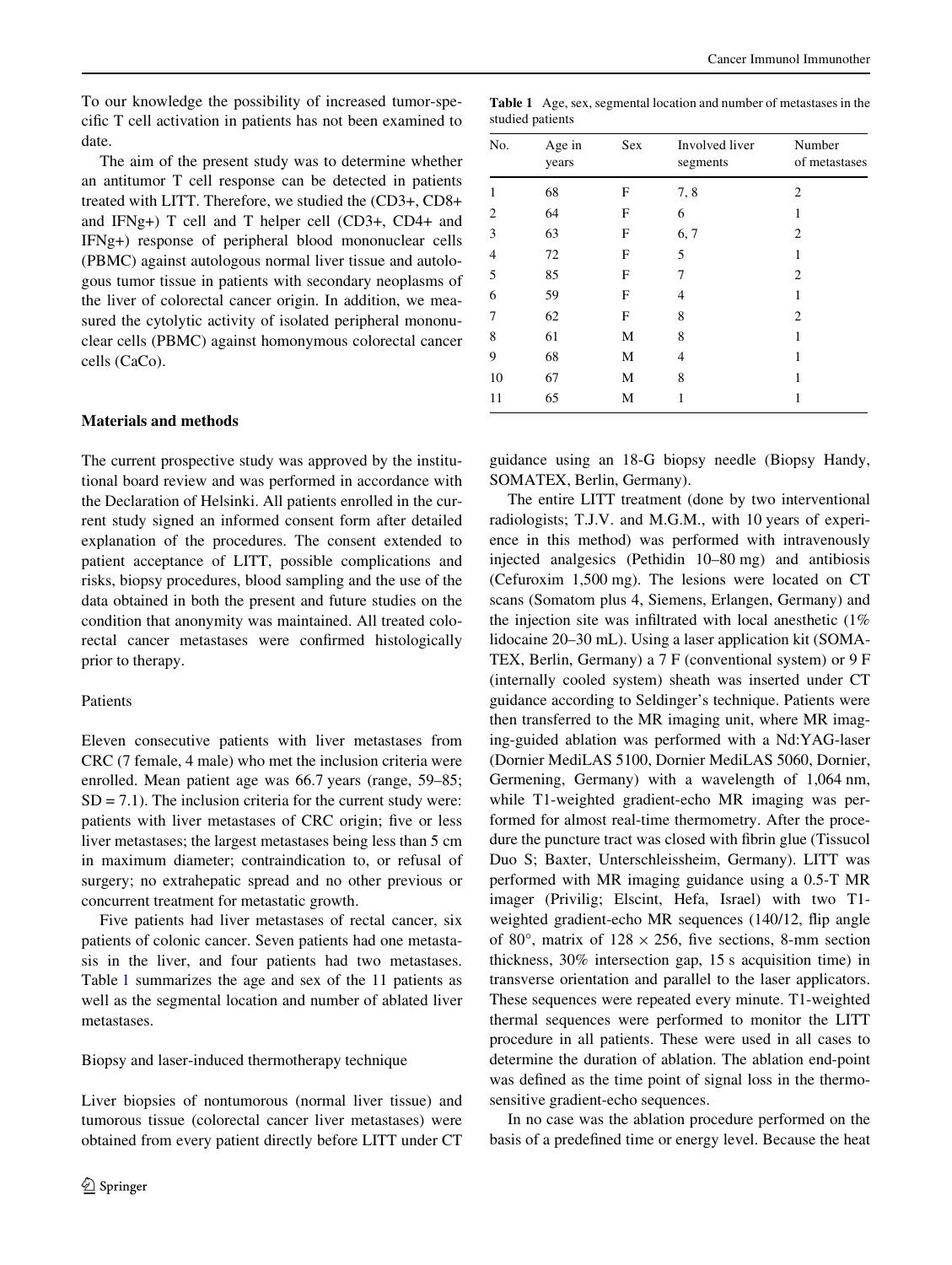dispersal pattern in the tissue cannot be predicted, a given amount of energy can result in completely different volumes of coagulation necrosis. The volume of the lesion was assessed before and after LITT based on the three greatest dimensions (*x*, *y*, *z*), using the formula for ellipsoid volumes  $(xXyXzX \times 0.523)$ .

### IFNg secretion assay and lymphocyte staining

IFNg secretion assay and lymphocyte staining were carried out using blood and autologous test antigen obtained by liver biopsy from the same patient.

Heparinized blood (LI-Heparin 10 mL) was obtained from each treated patient before and after LITT. The samples were stored at 4° and tests performed <24 h after sampling. The biopsies obtained from each treated patient were stored at  $-20^{\circ}$ C. Tissue lysates were freshly prepared in cold phosphate buffer  $(50 \text{ mmol/L}, \text{pH } 7.2)$  using a glass homogenizer on ice. The suspension was filtered with a filter tip (pore size  $1.2 \text{ mm}$ ) to adjust the fragment size to less than 1.2 mm. The protein concentration was measured photometrically according to Bradford and adjusted to 1 mg/mL, followed by sterilization at 600 Gy.

Autologous test antigens (normal liver tissue as well as tumor lysate from each treated patient, 12.5 mg) were added to 250 µL heparinized blood and cultured in a 15 mL conical polypropylene tube for 16 h at 37°C under 50 mL/L  $CO<sub>2</sub>$ . A negative control without addition of antigen lysate was included, while staphylococcal enterotoxin B served as positive control antigen. Thereafter, the samples were put on ice and washed with ice cold washing solution [phosphate buffer saline (PBS, Biochrome, Berlin, Germany) containing 0.5% bovine serum albumin and 2 mmol/L ethylenediamintetraacetate (EDTA), pH 7.4] and the cell suspension was centrifuged at 300*g* for 10 min at 4°C. The cell pellet was resuspended with 80 mL cold culture medium Rosswell Park Memorial Institute medium (RPMI 1640 containing 10% human AB serum). "Catch" reagent (20  $\mu$ L) containing a bivalent CD45 capture and IFNg binding antibody (Miltenyi Biotec GmbH, Bergisch Gladbach, Germany) was added. The suspension was kept for 5 min on ice and after adding 5 mL culture medium the cells were incubated in closed roller tubes for 45 min at 37°C. Thereafter,  $20 \mu L$  phycoerythrin (PE) labelled IFNg detection antibodies diluted 1:5 as well as  $10 \mu L$  fluorescein-thiocyanate (FITC) labelled anti-CD 3, anti-CD 4 or anti-CD8 antibodies diluted 1:400 (both from Miltenyi Biotec GmbH, Bergisch Gladbach, Germany) were added to the cooled and washed cells and incubated for 10 min on ice. Five microliter erythrocyte lysis buffer, containing 0.155 mol/L  $NH<sub>4</sub>Cl$ , 10 mmol/L KHCO<sub>3</sub> and 0.1 mmol/L EDTA diluted 1:10, was added for 10 min and the cells were centrifuged at 300*g* for 10 min. The washed cells were resuspended in  $500 \mu L$  cold washing buffer and immediately analyzed in a flow cytometer after addition of  $0.25 \mu$ g propidium iodide in 5 µL distilled water. FACS data were evaluated using WinMDI Version 2.8 (free version by Joseph Trotter).

T cell conservation PBMC containing T cells were isolated in Leukosep separation tubes by density-gradient centrifugation (PAA Laboratories GmbH, Vienna, Austria). After repeated washing with PBS (Biochrom, Berlin, Germany) containing 50,000 IU/L heparin (Liquemin N 25 000; Roche, Grenzach-Whylen, Germany), cells were adjusted to a concentration of  $10^6$  cells/mL and cultured in RPMI 1640 (Biochrom) containing 10% AB serum (heatinactivated and sterilized at  $600 \text{ Gy}$ ,  $5\%$  HEPES buffer (Biochrom, Berlin, Germany), and 1 mg/mL penicillin/ streptomycin.

For further experiments 5 Mio PBMC were resuspended in 1.8 mL cold freezing medium, containing 80% AB serum and 20% dimethylsulfoxide (DMSO), and stored at  $-80^{\circ}$ C. After 24 h cells were transferred into liquid nitrogen for long term storage.

For revitalization, cells were defrosted in a water bath at 37°C and were immediately diluted in warm culture medium [RPMI 1640 (Biochrom) containing 10% AB serum (heatinactivated and sterilized),  $5\%$  HEPES buffer, and 1 mg/mL penicillin/streptomycin].

# Cytotoxicity assay

The human colorectal cancer cell line CaCo was used as a target to test for cytolytic/cytotoxic activity. All cell lines were HLA matched (ABO-system) and tested before. The cells were cultured in Dulbecco's MEM Eagle's medium (Biochrom, Berlin, Germany) with 10% fetal calf serum and 1% penicillin/streptomycin at  $37^{\circ}$ C and  $5\%$  CO<sub>2</sub>.

Cytolytic activity of T cells was measured by an adenylate kinase (AK) release assay. Ten thousand target cells were incubated with 1,000 effector cells in a final volume of 200 mL fetal calf serum growth medium (FCS-GM) in round-bottom 96-well microtiter plates. After incubation for 4 h at 37°C, 100 mL of supernatant were harvested and stored at  $-20^{\circ}$ C for further analysis.

The human colorectal cancer cell line CaCo served as a target for the patients suffering from colonic cancer metastases.

Maximum AK release was obtained by incubating target and effector cells with  $1\%$  v/v Triton-X-100, and baseline AK release with medium alone. Baseline release from T cells and tumor cells was <10% of maximal release in all experiments and subtracted from each value. The activity of AK was determined by detection of autoluminescence using a luciferase assay (ToxiLight Kit, Cambrex Corporation, NJ, USA). Twenty milliliter of supernatant were incubated with AK detection reagent (Cambrex Corporation,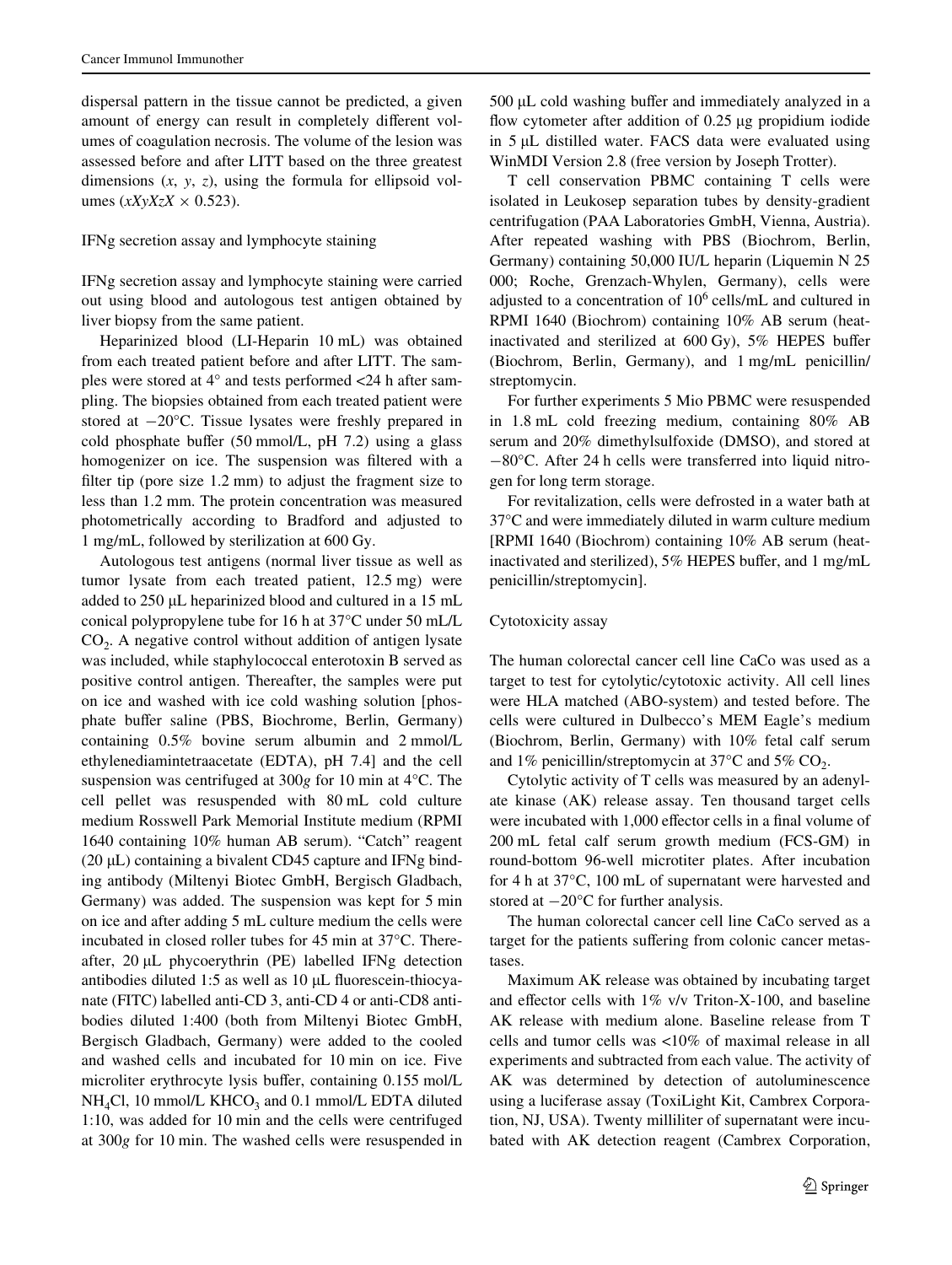NJ, USA) for 5 min at room temperature. The bioluminescence was measured using a luminometer (BD Monolight 3096 Microplate Luminometer, BD Biosciences, Heidelberg, Germany) and expressed as relative luminescence units (RLU).

#### Statistical analysis

The stimulation index of CD3+, CD4+ and CD8+ T cells (SI) was calculated as the ratio of IFNg+, CD3+, CD4+ and CD8+ T cells stimulated with tumorlysate versus IFNg+ T cells stimulated with autologous liver tissue lysate, respectively, using Excel® 2000 software (Microsoft, Seattle, USA). The SI for T cells stimulated with liver tissue was calculated as the ratio of IFNg+ CD3+, CD4+ and CD8+ T cells versus unstimulated IFNg+ CD3+, CD4+ and CD8+ T cells to determine unspecific immune stimulation. Results were analyzed statistically using the SPSS® software package (Version 11.01 d, SPSS Inc., Chicago, USA). SI values were calculated numerically and are presented as box-whisker plots. The significance of the enhanced SI after LITT treatment was tested with the Wilcoxon test for dependent samples. A  $P$  value less than 0.05 was considered significant.

# **Results**

The overall pre-ablation metastasis volume (obtained by the addition of the volumes of the individual metastases in a single patient) ranged  $0.5-32.6$  mL (mean = 9, SD = 10.9). The total energy used during the ablation process varied from  $40.8-265.9 \text{ kJ}$  (mean = 104, SD = 66.65). The mean duration of ablation was 20 min (range 2–55 min).

In the 24 h MRI study following LITT, the ablated volume was apparently larger than the original metastatic volume, ranging from 11.5–157.6 mL (mean =  $66.3$ , SD = 44.7) with a significant increase in volume following laser ablation.

Table [2](#page-3-0) summarizes the changes in volume following LITT with respect to the pre-ablation volume as well as the amount of energy used during the Laser ablation procedure.

Cytokine secretion and capture assay

The test showed that autologous nontumorous control liver tissue (obtained by liver biopsy from the each patient) did not stimulate IFNg secretion of circulating T cells before or after LITT [before LITT:  $SI_{[CD3+]}$  of 0.012 ( $\pm$ 0.003),  $SI_{[CD4+]}$  of 0.005 ( $\pm$ 0.001) and  $SI_{[CD8+]}$  of 0.008 ( $\pm$ 0.002); after LITT:  $SI_{[CD3+]}$  of 0.009 ( $\pm$ 0.003),  $SI_{[CD4+]}$  of 0.003  $(\pm 0.001)$  and  $SI<sub>[CD8+1</sub>$  of 0.005  $(\pm 0.003)$ ].

When exposed to autologous tumor tissue (obtained by liver biopsy from each patient) all patients together displayed a mean  $SI_{[CD3+]}$  of 12.73 ( $\pm$ 4.83),  $SI_{[CD4+]}$  of 4.36

<span id="page-3-0"></span>**Table 2** Pre- and post-laser ablation volumes and the amount of energy used during ablation

| No.            | Pre-ablation<br>volume (mL) | 24-h post-ablation<br>volume (mL) | Ablation<br>energy $(kJ)$ |
|----------------|-----------------------------|-----------------------------------|---------------------------|
| 1              | 32.6                        | 157.6                             | 265.9                     |
| $\overline{2}$ | 6.8                         | 53.7                              | 104                       |
| 3              | 26.5                        | 114                               | 172                       |
| $\overline{4}$ | 3.8                         | 94.9                              | 98                        |
| 5              | 12.1                        | 81.4                              | 85.9                      |
| 6              | 0.5                         | 18.5                              | 40.9                      |
| 7              | 9.8                         | 74.4                              | 128.5                     |
| 8              | 1.7                         | 11.5                              | 40.8                      |
| 9              | 0.5                         | 35.4                              | 77.5                      |
| 10             | 1.69                        | 22.9                              | 85.7                      |
| 11             | 3                           | 64.7                              | 44.9                      |

 $(\pm 3.32)$  and  $SI_{[CD8+]}$  of 3.64  $(\pm 1.77)$  before LITT. Four weeks after LITT SI against tumor tissue increased to 92.09  $(\pm 12.04)$  for CD3+ (*P* < 0.001), 42.82 ( $\pm 16.68$ ) for CD4+  $(P < 0.001)$  and 47.54 ( $\pm 15.68$ ) for CD8+ T cells  $(P < 0.001)$  $(P < 0.001)$  $(P < 0.001)$  (Fig. 1).

Cytotoxicity assay

Cytolytic activity of T cells increased from  $RLU = 1,493$  $(\pm 1.954.68)$  before LITT to RLU = 7.260 [ $\pm 3.929.76$ ] (*P* < 0.001)] after LITT (Fig. [2](#page-4-0)).



<span id="page-3-1"></span>**Fig. 1** Stimulation index (SI) of isolated CD 3, 4, 8 lymphocytes after re-exposure to autologous tumor tissue. Activation was measured by CD45 capture for interferon gamma and double staining for CD3, 4, 8, response. Outtakes are marked with *open circle*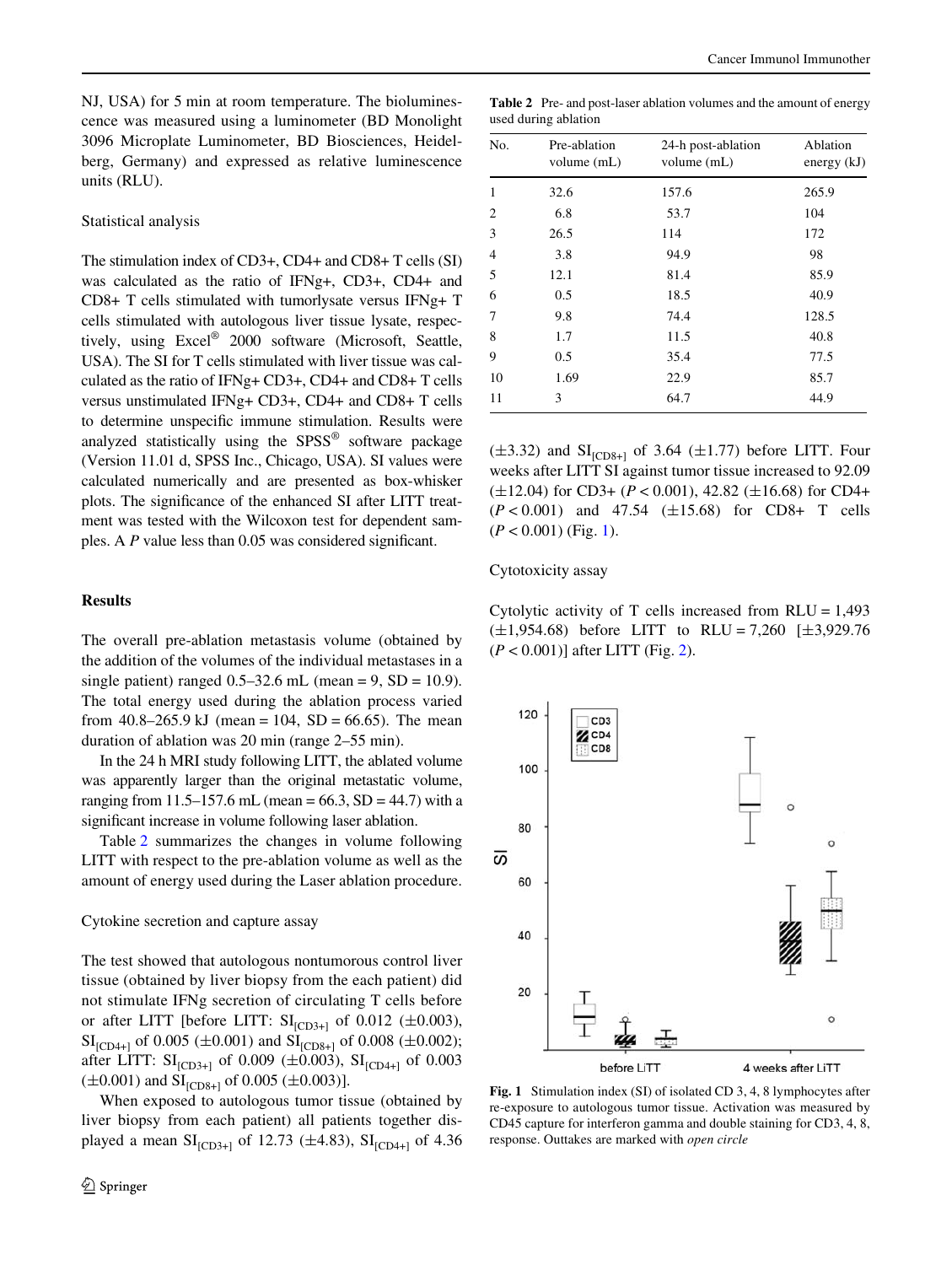

<span id="page-4-0"></span>**Fig. 2** Cytotoxic activity before and 4 weeks after LITT. Release of cytoplasmatic adenylate kinase of homonymous tumor cells (CaCo) after co-incubation of isolated PBMC before and 4 weeks after LITT. Four weeks after LITT there is a significant upregulation of cytotoxic activity of isolated PBMC of treated patients. Extremes are marked with *asterisk*

#### **Discussion**

Thermal ablation methods such as RFA or LITT are increasingly used in the therapy of unresectable liver tumors [[8–](#page-5-7)[14\]](#page-5-8). Vogl et al. [[2](#page-5-1)] reported survival rates of 94% after 1 year, 77% after 2 years, 56% after 3 years and 37% after 5 years in patients treated with LITT for liver metastases of colorectal cancer origin. Solbiati et al. [\[3](#page-5-2)] reported survival rates of 93% after 1 year, 69% after 2 years and 45% after 3 years for patients with liver metastases of colorectal cancer origin treated with radiofrequency ablation. Surgery remains the gold standard treatment of liver metastases. Nevertheless, data from thermoablation procedures are comparable with results of surgical resection, which have been reported as 89– 93% after 1 year, 71% after 2 years, 57% after 3 years and 29–40% after 5 years for patients with liver metastases of colorectal cancer [[15](#page-5-9)[–17](#page-5-10)].

The first reports on the use of laser energy to ablate liver metastases appeared in the early 1990s [\[18](#page-6-0)[–20](#page-6-1)]. The main advantage of LITT compared to surgical resection in the treatment of liver tumors is that it is a minimally invasive technique. Furthermore, it allows treatment of unresectable tumors in selected patients [\[21](#page-6-2)]. A further major advantage of MR imaging-guided LITT is that it can be performed with local anesthesia in an outpatient setting; the complication rate is low [[2\]](#page-5-1).

The extent and completeness of LITT-induced tumor necrosis depends on a series of complex cellular and molecular events that are influenced by various interrelated factors [\[22](#page-6-3)]. Therefore, it appears improbable that the achieved results can merely be explained by physical effects like thermal tumor ablation or by a favorable patient selection in the case of the nonsurgical group. Patients treated with RFA are more likely to show a negative-outcome bias, since they are often not eligible for hepatic resection due to poor liver function or advanced tumor disease.

Immunotherapy of solid tumors has moved more and more into the focus of attention in the last decade. Great efforts have been directed towards the field of T cell based immunotherapy by dendritic cell vaccination, e.g., for patients suffering from melanoma. Local treatment of solid tumors by cytokines has also produced promising results. Most of these therapies lack tumor antigens or are very cumbersome.

It is well known that RFA and LITT can induce an unspecific immune stimulation, as thermal coagulation causes an inflammatory reaction with lymphoplasmacellular infiltration that can be visualized as a hypervascular rim in contrast-enhanced CT and contrast-enhanced ultrasound.

Several previous studies have shown evidence of immunological responses to RFA [[4,](#page-5-3) [5,](#page-5-4) [23](#page-6-4), [24](#page-6-5)]. They have also shown that besides reducing tumor mass, RFA provokes an adjuvant immunological response. There are also reports of significantly elevated levels of tumor-specific PBMC in animals and of tumor-specific T cells in patients.

There is evidence from transplanted syngenic tumor models in rats that LITT has an immunologic effect  $[6, 7]$  $[6, 7]$  $[6, 7]$  $[6, 7]$ .

The aim of this study was to assess whether a similar immunological response is observable also in patients after laser-induced thermal ablation.

In the present preliminary study we performed two different assays:

(a) An IFNg secretion assay and lymphocyte staining using blood and autologous test antigen obtained by liver biopsy from each individual patient, (b) a cytotoxicity assay, using an allogenic cell line (CaCo).

For the IFNg secretion assay and lymphocyte staining we used only autologous test antigen obtained by liver biopsy from each individual patient to rule out any immunological reaction to allogenic antigen. We were able to demonstrate that patients with colorectal cancer metastases have significantly elevated peripheral tumor-specific IFNg+, CD3+ T cells, CD4+ T helper cells and CD8+ T killer 4 weeks also after LITT.

The cytotoxicity assay showed an increase of the cytotoxic activity of the T cells derived from PBMC over baseline 4 weeks after LITT. Since an allogenic cell line (CaCo) was used as a target for the cytotoxicity assay an immunological reaction towards the allogenic antigen cannot be ruled out in this test. Further studies investigating the influence of LITT on the cytotoxic activity of T cells using autologous primary tumor cell cultures are needed. In this study, all the autologous tissue obtained from each patient by biopsy had to be used for the cytokine secretion and capture assay. For ethical reasons, the number of biopsies was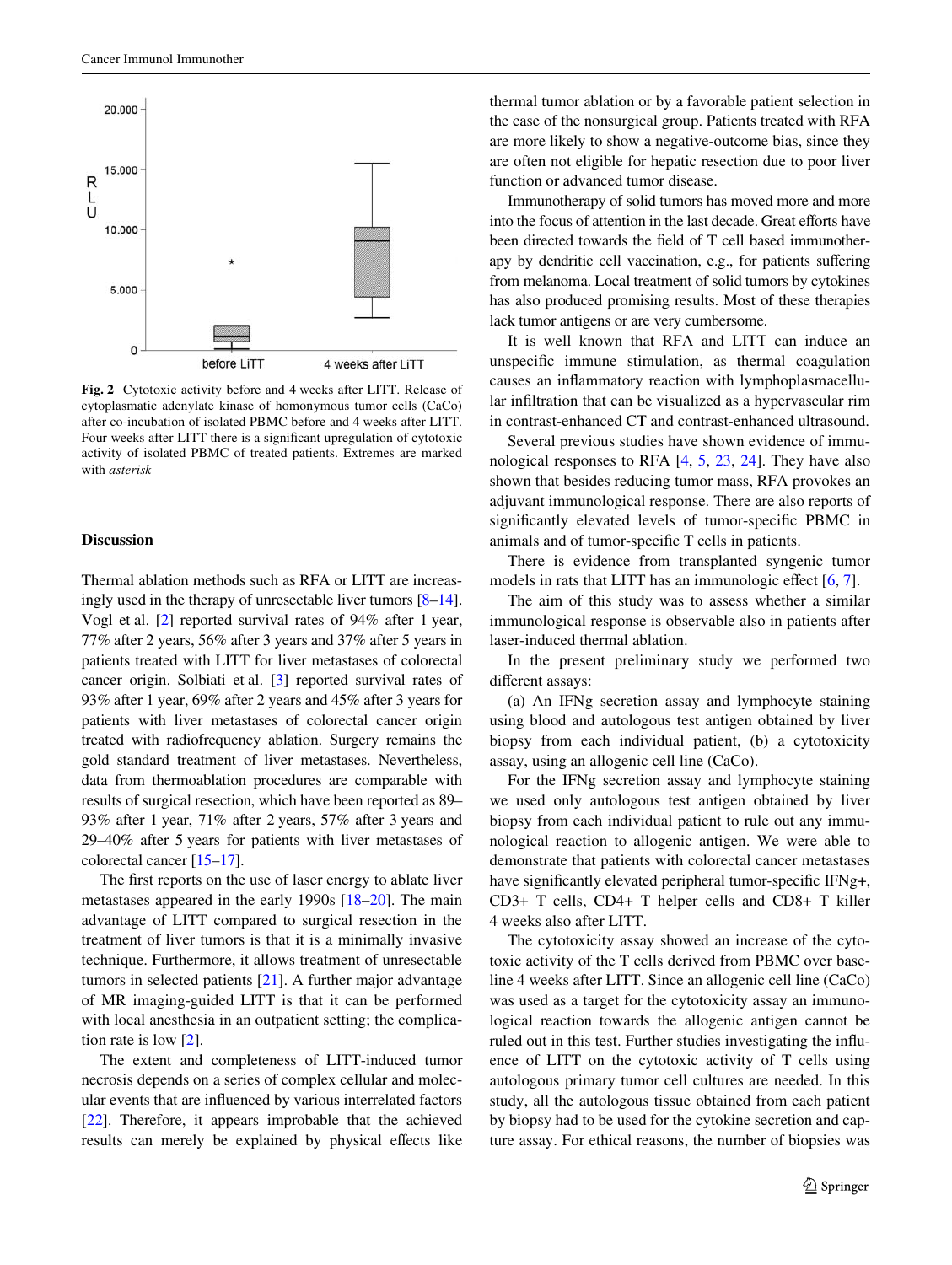strictly limited to one biopsy from the tumor and one biopsy from the nontumorous liver. An interesting task for future research will be to determine whether this effect is as strong in primary cell cultures as it was in these allogenic cells.

As RFA and LITT both result in tumor-specific immune stimulation, it can be assumed that the decisive factor for the immune response is the thermal destruction of the tumor cells and that this response does not depend on whether the thermal destruction was brought about by radiofrequency waves or laser energy.

Both methods appear to present tumor-specific antigens in an appropriate manner in order to activate tumor-specific T cells and raise cytolytic activity.

Thus, it appears that the coagulation of tumor tissue through RFA or LITT leads to the enhanced release, exposure and/or denaturation of tumor antigens. Thermally altered tumor antigens are more likely to be phagocytosed by professional antigen presenting cells like dendritic cells. In conjunction with the generation of thermally altered tumor antigens, the unspecific inflammatory stimulus induced by RFA or LITT might help to overcome immunetolerance or anergy towards the tumor. The pro-inflammatory effects of necrotic cells are well documented and appear to be caused by the release of endogenous adjuvants such as the nuclear protein high mobility group B1 (HMGB1) or heat shock proteins, e.g., hsp70 or gp96. RFA and LITT thus appear to create an in situ environment resembling T cell vaccination ex vivo.

Based on the current study, it can be assumed that the immune system at least contributes partially to the effectiveness of LITT in the control of liver metastases of colorectal cancer origin. Further work is still required, including research work to compare the extent of immunologic response following RFA and LITT as well as clinical work in terms of the introduction of new drugs such as TLR stimulators. These may have the potential to further enhance the immune stimulation caused by thermal ablation. It should also be worthwhile to test these combination therapies in further trials.

Limitations to the current study are the inclusion of only patients with liver metastases originating from colorectal cancer and the relatively small number of patients. However, enrolling a larger number of patients would have posed other problems, given the need for timely coordinated work between two departments and, more importantly, the invasive nature and added risk of the liver biopsy.

# **References**

<span id="page-5-0"></span>1. Jiang HC, Liu LX, Piao DX, Xu J, Zheng M, Zhu AL, Qi SY, Zhang WH, Wu LF (2002) Clinical short-term results of radiofrequency ablation in liver cancers. World J Gastroenterol 8(4):624– 630

- <span id="page-5-1"></span>2. Vogl TJ, Straub R, Eichler K, Söllner O, Mack MG (2004) Colorectal carcinoma metastases in liver: laser-induced interstitial thermotherapy—local tumor control rate and survival data. Radiology 230:450–458
- <span id="page-5-2"></span>3. Solbiati L, Livraghi T, Goldberg SN, Ierace T, Meloni F, Dellanoce M, Cova L, Halpern EF, Gazelle GS (2001) Percutaneous radio-frequency ablation of hepatic metastases from colorectal cancer: long-term results in 117 patients. Radiology 221(1):159–166
- <span id="page-5-3"></span>4. Hansler J, Wissniowski TT, Schuppan D, Witte A, Bernatik T, Hahn EG, Strobel D (2006) Activation and dramatically increased cytolytic activity of tumor specific T lymphocytes after radiofrequency ablation in patients with hepatocellular carcinoma and colorectal liver metastases. World J Gastroenterol 12(23):3716– 3721
- <span id="page-5-4"></span>5. Wissniowski TT, Hansler J, Neureiter D, Frieser M, Schaber S, Esslinger B, Voll R, Strobel D, Hahn EG, Schuppan D (2003) Activation of tumor-specific T lymphocytes by radio-frequency ablation of the VX2 hepatoma in rabbits. Cancer Res 63(19):6496– 6500
- <span id="page-5-5"></span>6. Isbert C, Ritz JP, Roggan A, Schuppan D, Rühl M, Buhr HJ, Germer CT (2004) Enhancement of the immune response to residual intrahepatic tumor tissue by laser-induced thermotherapy (LITT) compared to hepatic resection. Lasers Surg Med 35:284–292
- <span id="page-5-6"></span>7. Ivarsson K, Myllymäki L, Jansner K, Stenram U, Tranberg KG (2005) Resistance to tumour challenge after tumour laser thermotherapy is associated with a cellular immune response. Br J Cancer 93:435–440
- <span id="page-5-7"></span>8. Frezza EE, Wachtel MS, Barragan B, Chiriva-Internati M, Cobos E (2007) The role of radiofrequency ablation in multiple liver metastases to debulk the tumor: a pilot study before alternative therapies. J Laparoendosc Adv Surg Tech A 17(3):282–284
- 9. Bruix J, Sherman M (2005) Management of hepatocellular carcinoma. Hepatology 42(5):1208–1236
- 10. Bruix J, Sherman M, Llovet JM, Beaugrand M, Lencioni R, Burroughs AK, Christensen E, Pagliaro L, Colombo M, Rodés J, EASL Panel of Experts on HCC (2001) Clinical management of hepatocellular carcinoma. Conclusions of the Barcelona-2000 EASL conference. European Association for the Study of the Liver. J Hepatol 35(3):421–430
- 11. Helmberger T, Dogan S, Straub G, Schrader A, Jüngst C, Reiser M, Waggershauser T, Jakobs T, Hoffmann RT, Löhe F, Graeb C, Rau HG, Schauer R, Jauch KW, Caselmann WH, Göke B, Jüngst D (2007) Liver resection or combined chemoembolization and radiofrequency ablation improve survival in patients with hepatocellular carcinoma. Digestion 75(2–3):104–112
- 12. Livraghi T, Goldberg SN, Solbiati L, Meloni F, Ierace T, Gazelle GS (2001) Percutaneous radio-frequency ablation of liver metastases from breast cancer: initial experience in 24 patients. Radiology 220(1):145–149
- 13. Solbiati L, Ierace T, Tonolini M, Osti V, Cova L (2001) Radiofrequency thermal ablation of hepatic metastases. Eur J Ultrasound 13(2):149–158
- <span id="page-5-8"></span>14. Gazelle GS, Goldberg SN, Solbiati L, Livraghi T (2000) Tumor ablation with radio-frequency energy. Radiology 217(3):633–646
- <span id="page-5-9"></span>15. Fong Y, Fortner J, Sun RL, Brennan MF, Blumgart LH (1999) Clinical score for predicting recurrence after hepatic resection for metastatic colorectal cancer: analysis of 1001 consecutive cases. Ann Surg 230:309–321
- 16. Choti MA, Sitzmann JV, Tiburi MF, Sumetchotimetha W, Rangsin R, Schulick RD, Lillemoe KD, Yeo CJ, Cameron JL (2002) Trends in long-term survival following liver resection for hepatic colorectal metastases. Ann Surg 235:759–766
- <span id="page-5-10"></span>17. Mutsaerts EL, van Ruth S, Zoetmulder FA, Rutgers EJ, Hart AA, van Coevorden F (2005) Prognostic factors and evaluation of